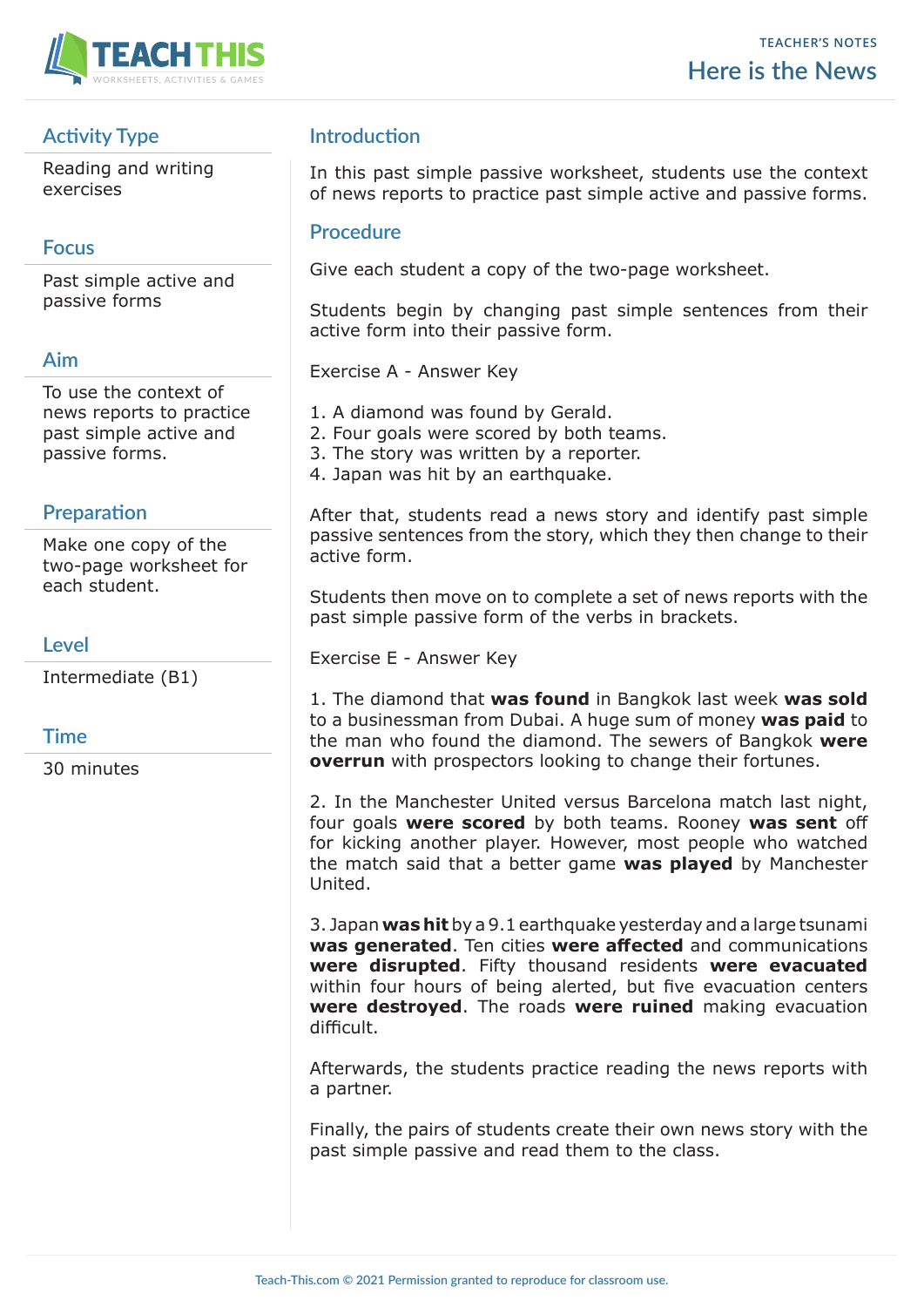

### **A. Change the past simple sentences from their active form into their passive form.**

| <b>Active</b>                    | <b>Passive</b> |
|----------------------------------|----------------|
| 1. Gerald found a diamond.       |                |
| 2. Both teams scored four goals. |                |
| 3. A reporter wrote the story.   |                |
| 4. An earthquake hit Japan.      |                |
|                                  |                |

#### **B. Read the news story.**

#### **Huge Diamond Found in Bangkok Sewer System**

The largest recorded diamond ever discovered was unearthed beneath the streets of Bangkok last week. A 375-karat diamond was stumbled upon by a team of maintenance workers cleaning out the sewer lines last Friday night. According to witnesses, the diamond was found by a man called Gerald. "I was walking through the sludge when suddenly I tripped over an obstacle and fell flat on my face. When I reached down to remove the object, I noticed it had a very fine surface, almost like glass, but it was so heavy I thought that maybe it was a piece of concrete. When I looked at it close to the light, I couldn't believe my eyes", he is reported to have told his boss. Gerald was immediately taken back to his company's headquarters where the account of his story was confirmed. The head office of Gerald's company was inundated with friends

and family wanting to know more about the diamond. After hearing media reports of his finding, Gerald fled Bangkok, not wanting to draw too much attention to himself. Attempts to find Gerald by police and local authorities have been unsuccessful. The diamond was reported to have been purchased by an unknown buyer from Dubai, going by the name of Mr. T. After collecting the diamond from Gerald, a private jet was chartered to fly Mr. T back to Dubai. The sewers of Bangkok have since been overrun with prospectors looking to follow the fortunes of Gerald.



#### **C. Identify and write down four past simple passive sentences from the news story.**

Example: A 375-karat diamond was stumbled upon by a team of maintenance workers cleaning out the sewer lines last Friday night.